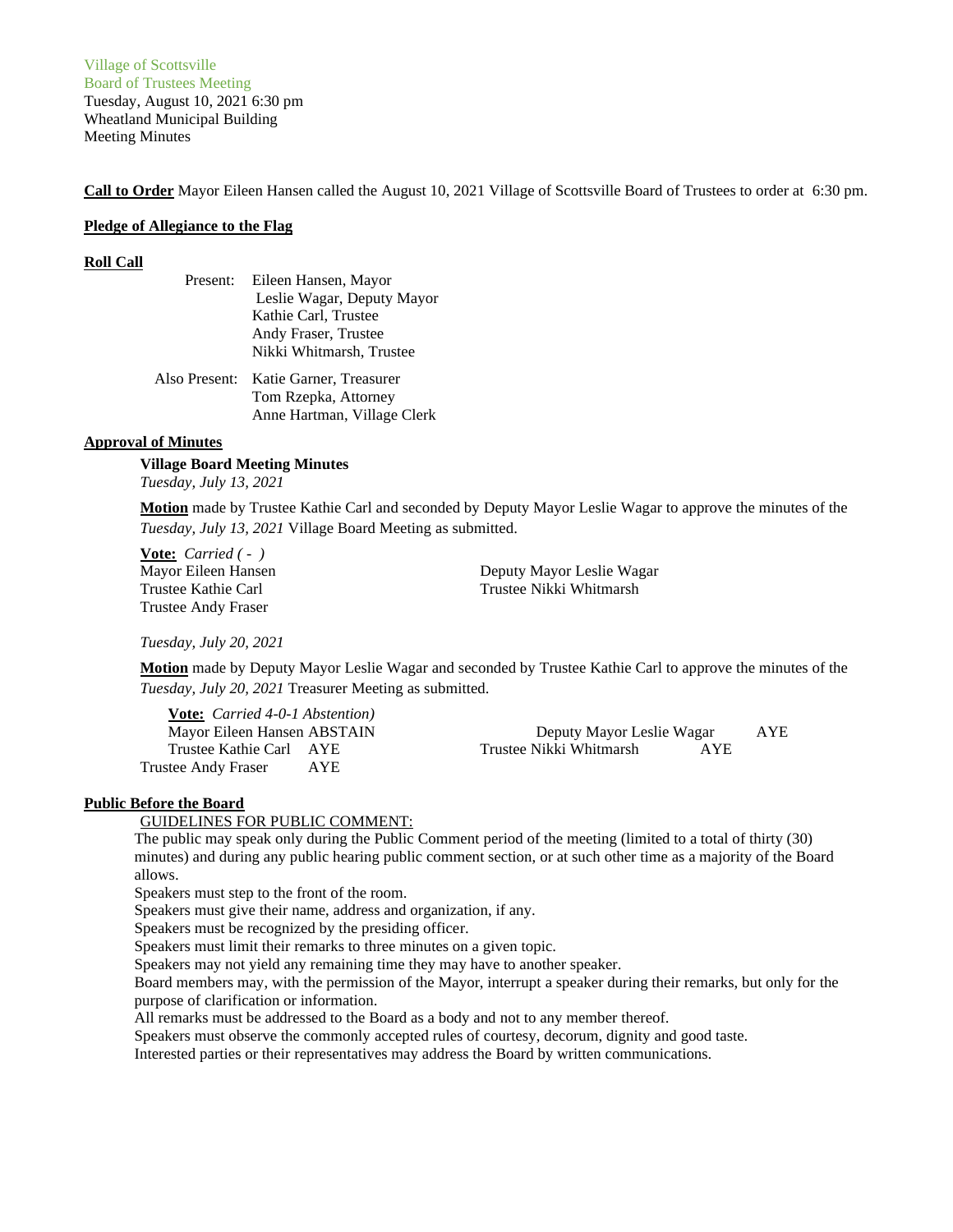Michael Souers, 9 Chili Ave: Forestry Board will have a second tree planting on October 16, will continue to have one in the Spring and Fall annually, applying for Tree City \$1,000 grant for tree planting, will purchase trees for Rochester St., took a drive around the Village with K. Bohn to assess trees, found 8 large tree take downs and 3 trims, from last year Terry Tree estimate it would be about \$4,000, and comment the Board on the Historic Board review.

Sylvia Benso, 23 Rochester St.: speaking on behalf of Rochester St. residents, submitted a petition with 48 signatures requesting in street crosswalk signs on Rochester Street and the following intersections: Beckwith, in front of TJ Connor, Genesee St and in front of the post office, crossing the street is dangerous due to speed and cars do not stop at the painted crosswalks

Mayor Hansen responded that speeding is a problem on all the perimeter streets, will contact MCSO to request patrol

## **Public Hearing**

*Mayor Hansen opened the public hearing by reading the notice from the Sentinel at 7:00 pm.* The reconvened Historic Board brought to the Board's attention there are two separate codes for the Historic District, Chapter 99 was put in place 2009 and Chapter 170-25 in 2018, these codes contradict in a few places, tonight we will vote to rescind Chapter 99 then review the language in 170-25.

# **Village of Scottsville NOTICE OF PUBLIC HEARING**

**PLEASE TAKE NOTICE** that the Scottsville Village Board will be holding a Public Hearing at the Wheatland Municipal Building, 22 Main Street, Scottsville, New York 14546 on August 10, 2021 at 7:00 pm to consider Local Law 5-2021 to rescind Local Law 1-2009 Chapter 99 Historic Preservation Ordinance. All interested persons will be given an opportunity to speak for or against the above proposed legislation at the time and location set herein. Comments may also be sent via email to [villageclerk@scottsvilleny.org.](mailto:villageclerk@scottsvilleny.org)

*Public Comment opened at 7:01 pm.*

Public Comment:

James Yarrington, Chair Rochester Historic District Advisory Board, Chapter 99 looks good, but understand the need to clear up any language

Sylvia Benso, 23 Rochester St. and member of Historic Board, we are an advisory board

Mayor Hansen responded you are an advisory board to the Planning Board, review and give recommendation to the Planning Board.

Ms. Benso – for example, someone submits a permit for a shed and the Historic Board determines it is not in fitting with the District and the Building Inspector does not agree with our recommendation, who has the final word?

Trustee Fraser – the Code Enforcement Officer is reviewing the code, if something in the code is missing, needs to be updated it needs to be found before needed.

Ms. Benso – Who judicates differences of opinion?

Mayor Hansen – it would go back to the Planning Board, we are asking for the Historic Board to review Chapter 170-25 and make any recommendations to the code

Ms. Benso – And that is where we will remedy the issue of judication?

Mayor Hansen – yes.

Kevin Marks, 10 Beckwith, member of the Planning Board and Chair of the Zoning Board of Appeals, it is important that we have this process defined, the code says no building permit shall be issued on Rochester Street until the Historic Board issues a Certificate of Appropriateness, Building Inspector should run any permit by the Historic Board before issuing a permit.

Mayor Hansen – we are asking to look at the code to be sure both we are not missing anything by rescinding 99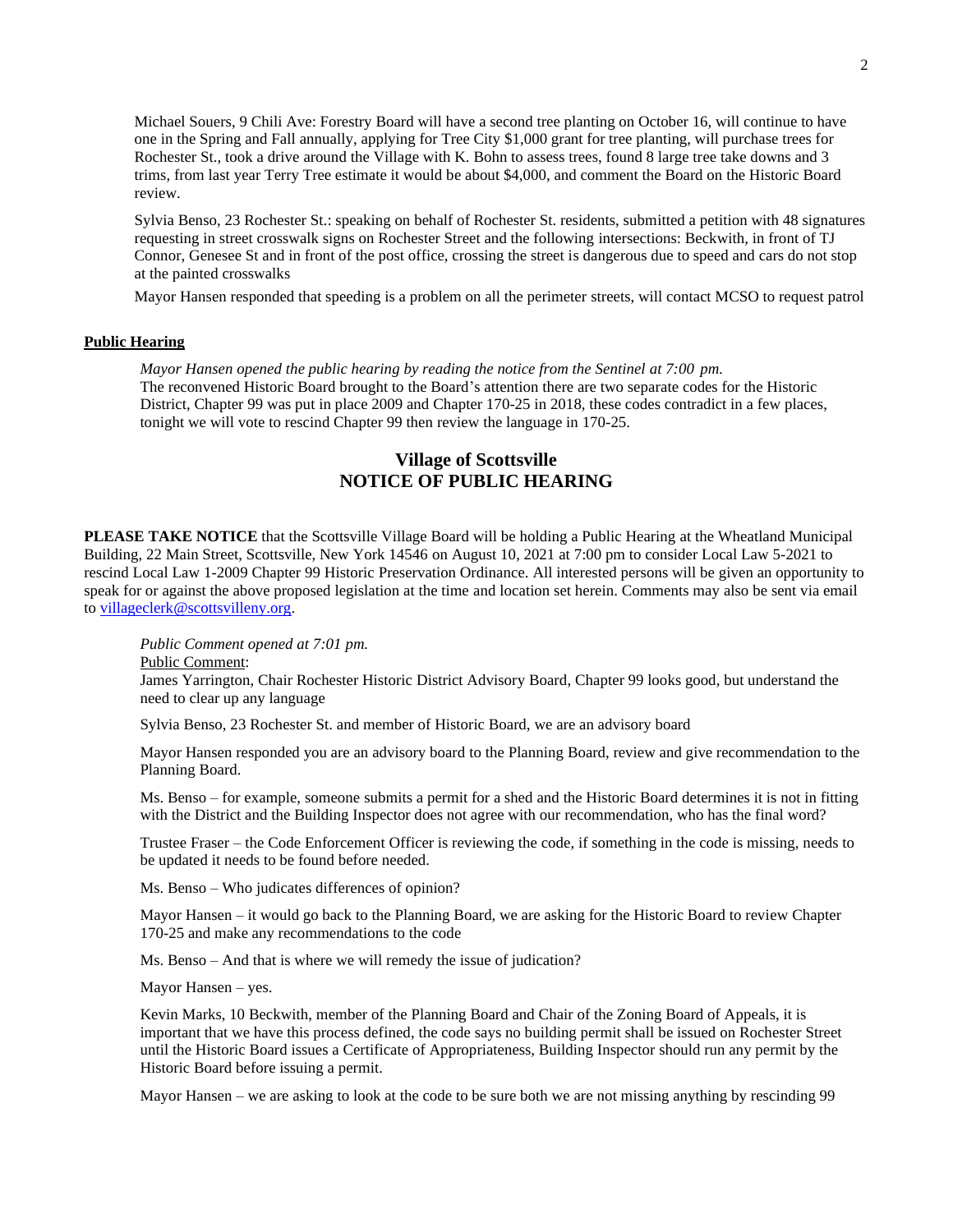Anne Hartman - No comments have been received by the Clerk's office.

*Public Comment closed and Board Comment opened at 7:10 pm.* Board Comment: Trustee Carl – a deadline for recommendations so we can get this finished Mayor Hansen – send suggestions for the September meeting.

*Public Hearing closed at 7:17 pm.*

**Motion** made by Trustee Kathie Carl and seconded by Deputy Mayor Leslie Wagar to pass Local Law 5-2021 to rescind Chapter 99 Historic Preservation of the Village of Scottsville Code.

**Vote:** *Carried (5-0)* Trustee Andy Fraser AYE

Mayor Eileen Hansen AYE Deputy Mayor Leslie Wagar AYE Trustee Kathie Carl AYE Trustee Nikki Whitmarsh AYE

#### **Reports - Attorney Thomas Rzepka**

No report

### **Department Reports**

#### **Building Inspector/Code Enforcement Officer**

#### Property Maintenance

Chicken permit at 779 North Rd; they meet all the requirements per the village code.

**Motion** made by Trustee Andy Fraser and seconded by Trustee Kathie Carl to grant a special permit to allow the residents at 779 North Rd., Scottsville, NY to house six (6) chickens as stated in Village Code §54-26 Domesticated Chickens.

**Vote:** *Carried 4-0-1 Abstention)* Mayor Eileen Hansen AYE Deputy Mayor Leslie Wagar AYE Trustee Kathie Carl AYE Trustee Nikki Whitmarsh Trustee Andy Fraser AYE

#### **DPW – Ken Bohn & Todd Schwasman**

Brush Drop-Off at DPW Saturdays 9am – noon until September 25, 2021

#### **Treasurer – Katie Garner**

#### *Pay Bills:*

**Motion** made by Deputy Mayor Leslie Wagar and seconded by Trustee Nikki Whitmarsh to approve payables on the AP Check Register Report through August 10, 2021 and prepaid bills with General Payables totaling *\$64,888.18* .

**Vote:** *Carried (5-0)* Mayor Eileen Hansen AYE Trustee Kathie Carl AYE Trustee Andy Fraser AYE

| Deputy Mayor Leslie Wagar | <b>AYE</b> |
|---------------------------|------------|
| Trustee Nikki Whitmarsh   | <b>AYE</b> |

*Updates*

AUD Report/Footnotes completed and submitted, copy of AUD available for review Received reimbursement from WSJFD for lease payment Received ARPS funds \$97,856.59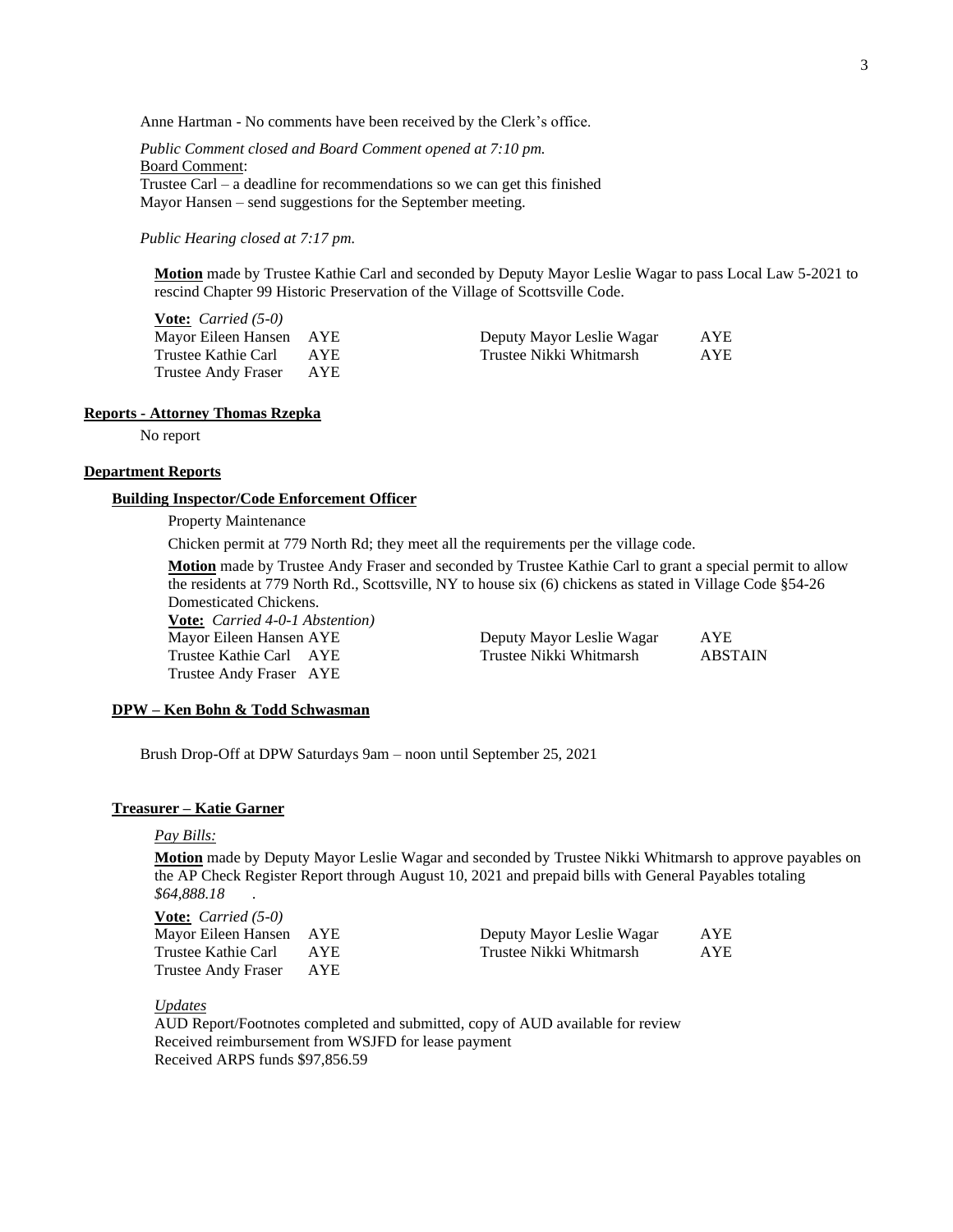Discussion: same amount coming next year, uses include: loss of revenue, creating job salary, infrastructure (sewer, storm water, roads), improve communication methods to residents, Johnson Park improvements (sanitizing, outdoor recreation) technology including laptops for remote work. Any fire dept surplus for 2020-21 has been moved into Fire Reserves, there is still an outstanding payable \$1,168.00 owed to the Village for payment made for WSJFD insurance

#### **Clerk – Anne Hartman**

#### *Employee Health Insurance*

Met with BeneCare, new plan starts September 1, increase less than 3%

#### *Sexual Harassment Complaint Officer*

**Motion** made by Trustee Nikki Whitmarsh and seconded by Trustee Kathie Carl to appoint Trustee Andy Fraser and Mayor Eileen Hansen as Sexual Harassment Complaint Officer ending April 4, 2022.

| <b>Vote:</b> <i>Carried</i> $(3-0-2$ <i>Abstentions</i> ) |         |                           |            |
|-----------------------------------------------------------|---------|---------------------------|------------|
| Mayor Eileen Hansen ABSTAIN                               |         | Deputy Mayor Leslie Wagar | <b>AYE</b> |
| Trustee Kathie Carl                                       | AYE.    | Trustee Nikki Whitmarsh   | <b>AYE</b> |
| Trustee Andy Fraser                                       | ABSTAIN |                           |            |

#### *Declare Office Printers Surplus*

**Motion** made by Deputy Mayor Leslie Wagar and seconded by Trustee Nikki Whitmarsh to declare the following printers as surplus and to approve the disposal of said printers: HP Laser Jet 1320 Serial Number CNHC5BS0NB, HP Color Laser Jet 2600n Serial Number CNGC64B24F, HP Office Jet 7210 All in One Model Number SDGOB-0305-01.

**Vote:** *Carried (5-0)* Trustee Andy Fraser AYE

Mayor Eileen Hansen AYE Deputy Mayor Leslie Wagar AYE Trustee Kathie Carl AYE Trustee Nikki Whitmarsh AYE

### **Trustee Reports:**

Deputy Mayor Leslie Wagar – Communications New website is live, still working out the glitches

#### Trustee Andy Fraser – Grants

The Consolidated Funding Application that MRB is working on our behalf was submitted on time. No other grants available at this time.

Trustee Nikki Whitmarsh – Planning Board/Zoning Board of Appeals There was no meeting in July, first in person meeting on August 12

Trustee Kathie Carl - Finance No report

## **Mayor's Reports - Eileen Hansen**

- Break ins happening in the Village are misdemeanors, appearance ticket issued and released, MCSO is diligently working on this. Residents be careful and let law enforcement resolve this.
- Genesee Valley Trail Town Initiative asking for the Village to make a commitment of funds to the project, upon discussion with attorney and NYCOM, consensus is that would be considered a gift of tax payer money, ARPA money may be used under outdoor recreation and transfer of funds to a non-profit, aske the Chamber to solicit funds from members.
- Kevin Marks will find out how the other towns have been contributing.
- **•** Property Maintenance we need a procedure in place to deal with property maintenance when not complying with Code Enforcement's efforts to resolve.